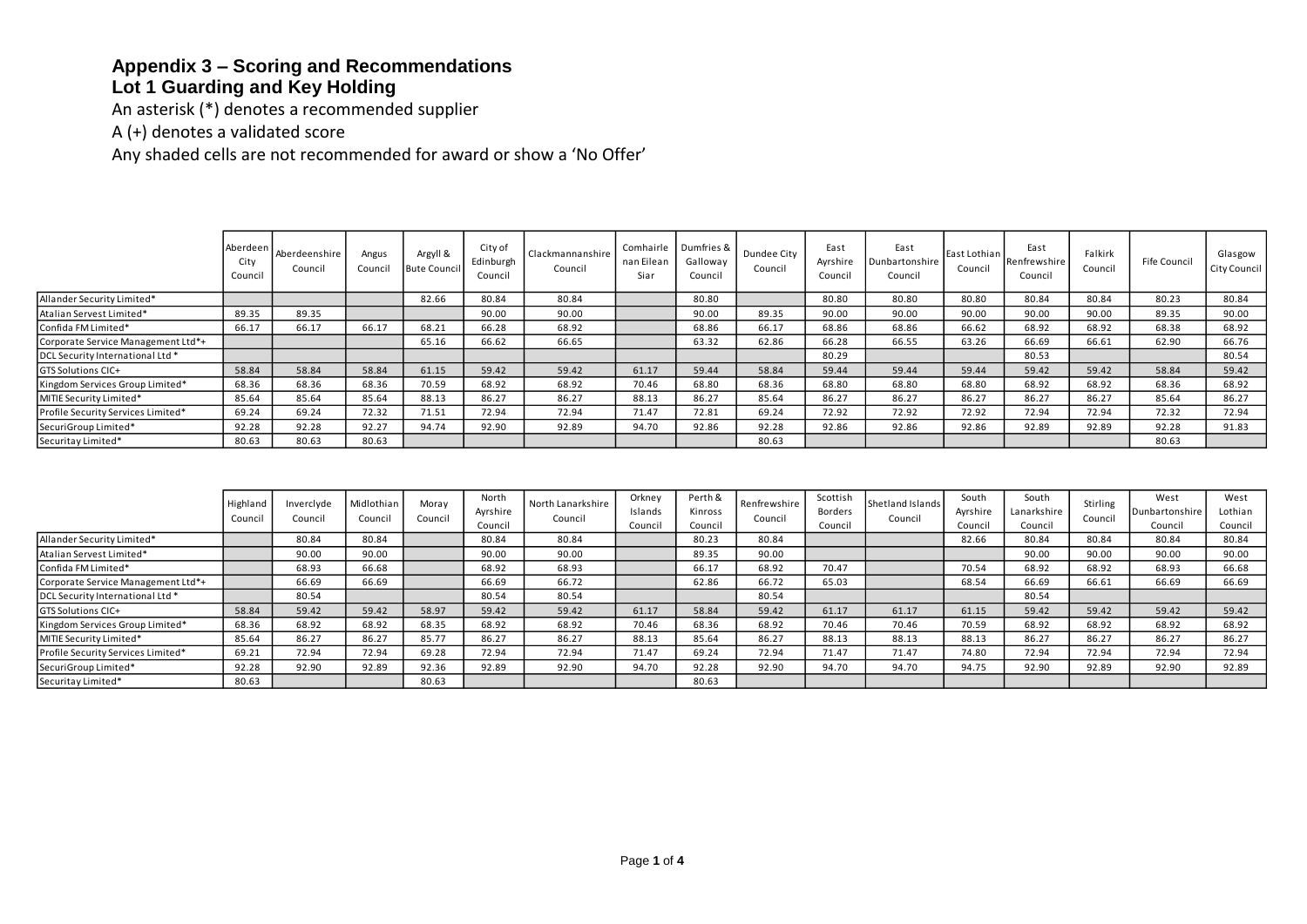## **Lot 2 Event Stewarding and Taxi Marshalling**

An asterisk (\*) denotes a recommended supplier Any shaded cells are not recommended for award or show a 'No Offer'

|                                       | Aberdeen<br>City<br>Council | Aberdeenshire<br>Council | Angus<br>Council | Argyll &<br>Bute<br>Council | City of<br>Edinburgh<br>Council | Clackmannanshire<br>Council | Comhairle<br>nan Eilean<br>Siar | Dumfries<br>&<br>Galloway<br>Council | Dundee City<br>Council | East<br>Ayrshire<br>Council | East<br><b>Dunbartonshire</b><br>Council | East<br>Lothian<br>Council | East<br>Renfrewshire<br>Council | Falkirk<br>Council | Fife Council | Glasgow<br>City<br>Council |
|---------------------------------------|-----------------------------|--------------------------|------------------|-----------------------------|---------------------------------|-----------------------------|---------------------------------|--------------------------------------|------------------------|-----------------------------|------------------------------------------|----------------------------|---------------------------------|--------------------|--------------|----------------------------|
| Allander Security Limited*            |                             |                          |                  | 82.50                       | 82.50                           | 82.50                       |                                 | 82.50                                |                        | 82.50                       | 82.50                                    | 82.50                      | 82.50                           | 82.50              | 82.50        | 82.50                      |
| G4S Secure Solutions (UK) Ltd*        | 65.86                       | 65.86                    | 65.87            | 63.29                       | 63.30                           | 63.30                       | 65.54                           | 61.67                                | 65.86                  | 61.67                       | 61.67                                    | 61.67                      | 62.54                           | 63.30              | 63.30        | 63.30                      |
| SecuriGroup Limited*                  | 97.25                       | 97.49                    | 97.50            | 94.09                       | 94.16                           | 94.16                       | 97.50                           | 92.41                                | 97.49                  | 92.41                       | 92.41                                    | 92.41                      | 93.32                           | 94.16              | 94.16        | 94.16                      |
| Security Scotland Ltd                 | 56.00                       | 56.00                    | 56.00            | 52.57                       | 52.66                           | 52.66                       | 55.71                           | 50.66                                | 56.00                  | 50.66                       | 50.66                                    | 50.66                      | 51.58                           | 52.66              | 52.66        | 52.66                      |
| Vigilant Security (Scotland) Limited* | 60.61                       | 60.61                    | 60.62            | 58.04                       | 58.05                           | 58.05                       | 60.29                           | 56.42                                | 60.61                  | 56.42                       | 56.42                                    | 56.42                      | 57.29                           | 58.05              | 58.05        | 58.05                      |

|                                       | Highland<br>Council | Inverclyde<br>Council | Midlothian<br>Council | Moray<br>Council | North<br>Ayrshire<br>Council | North Lanarkshire<br>Council | Orkney<br>Islands<br>Council | Perth & I<br>Kinross<br>Council | Renfrewshire<br>Council | Scottish<br>Borders<br>Council | Shetland<br>Islands Council | South<br>Ayrshire<br>Council | South<br>Lanarkshire<br>Council | <b>Stirling</b><br>Council | West<br>Dunbartonshire<br>Council | West<br>Lothian<br>Council |
|---------------------------------------|---------------------|-----------------------|-----------------------|------------------|------------------------------|------------------------------|------------------------------|---------------------------------|-------------------------|--------------------------------|-----------------------------|------------------------------|---------------------------------|----------------------------|-----------------------------------|----------------------------|
| Allander Security Limited*            |                     | 82.50                 | 82.50                 |                  | 82.50                        | 82.50                        |                              |                                 | 82.50                   |                                |                             | 82.50                        | 82.50                           | 82.50                      | 82.50                             | 82.50                      |
| G4S Secure Solutions (UK) Ltd*        | 65.86               | 63.30                 | 63.30                 | 63.30            | 63.30                        | 65.54                        | 65.86                        | 63.30                           | 65.54                   | 65.54                          | 63.30                       | 63.30                        | 63.30                           | 65.54                      | 63.30                             | 63.30                      |
| SecuriGroup Limited*                  | 97.49               | 94.16                 | 94.16                 | 94.16            | 94.16                        | 97.50                        | 97.49                        | 94.16                           | 97.50                   | 97.50                          | 94.16                       | 94.16                        | 94.16                           | 97.50                      | 94.16                             | 94.16                      |
| Security Scotland Ltd                 | 56.00               | 52.66                 | 52.66                 | 55.71            | 52.66                        | 52.66                        | 55.71                        | 56.00                           | 52.66                   | 55.71                          | 55.71                       | 52.66                        | 52.66                           | 52.66                      | 52.66                             | 52.66                      |
| Vigilant Security (Scotland) Limited* | 60.61               | 58.05                 | 58.05                 | 58.05            | 58.05                        | 60.29                        | 60.61                        | 58.05                           | 60.29                   | 60.29                          | 58.05                       | 58.05                        | 58.05                           | 60.29                      | 58.05                             | 58.05                      |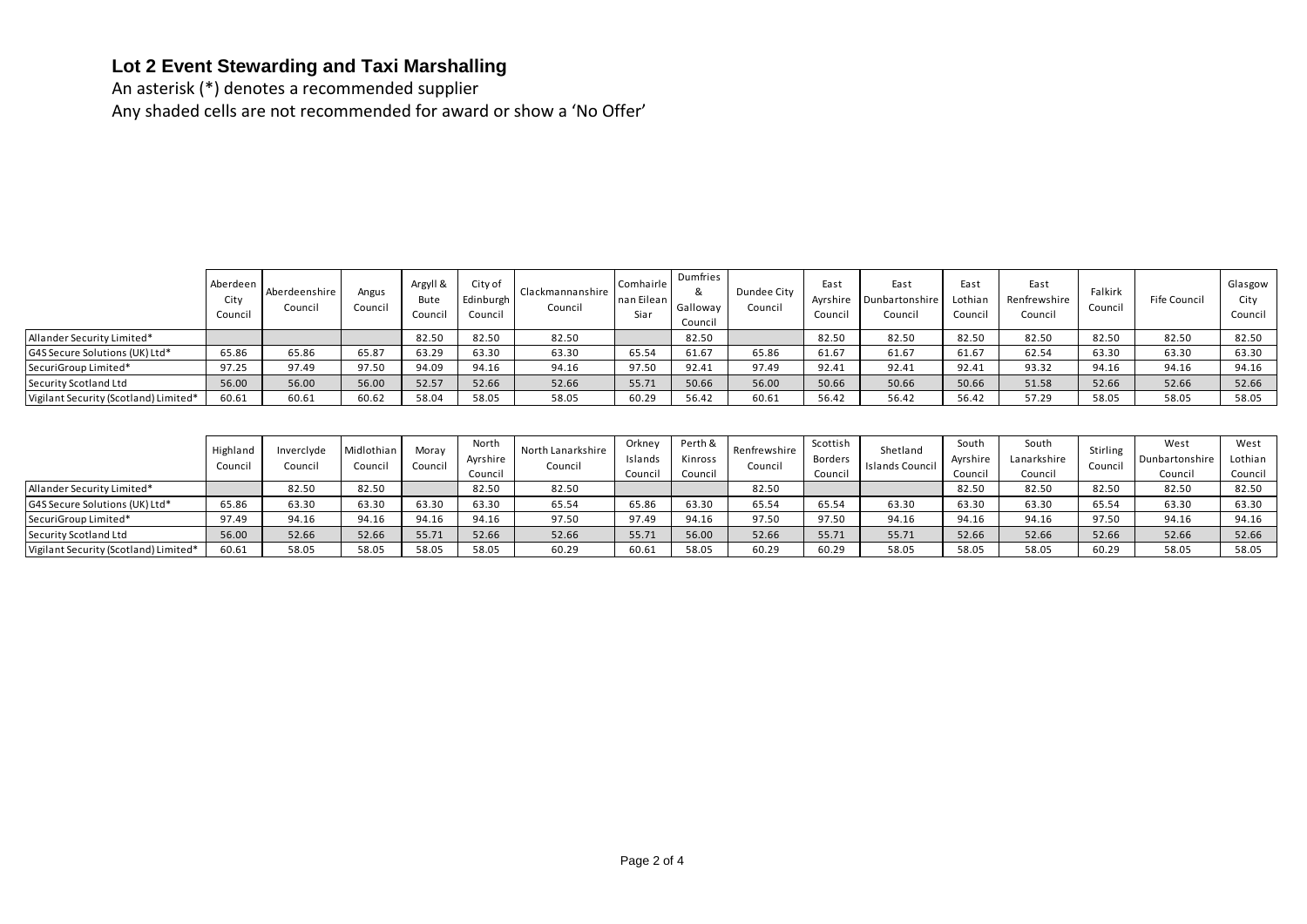# **Lot 3 Guarding, Key Holding, Event Stewarding and Taxi Marshalling**

An asterisk (\*) denotes a recommended supplier

Any shaded cells are not recommended for award or show a 'No Offer'

|                                       | Aberdeen<br>City<br>Council | Aberdeenshire<br>Council | Angus<br>Council      | Argyll &<br><b>Bute</b><br>Council | City of<br>Edinburgh<br>Council | Clackmannanshire<br>Council  | Comhairle<br>nan Eilean<br>Siar | Dumfries<br>&<br>Galloway<br>Council | Dundee City<br>Council  | East<br>Ayrshire<br>Council | East<br>Dunbartonshire<br>Council | East<br>Lothian<br>Counci | East<br>Renfrewshire<br>Council | Falkirk<br>Council  | Fife Council           | Glasgow<br>City<br>Council |
|---------------------------------------|-----------------------------|--------------------------|-----------------------|------------------------------------|---------------------------------|------------------------------|---------------------------------|--------------------------------------|-------------------------|-----------------------------|-----------------------------------|---------------------------|---------------------------------|---------------------|------------------------|----------------------------|
| Allander Security Limited*            |                             |                          |                       | 83.13                              | 83.13                           | 83.13                        |                                 | 83.13                                |                         | 83.13                       | 83.13                             | 83.13                     | 83.13                           | 83.13               | 83.13                  | 83.75                      |
| G4S Secure Solutions (UK) Ltd*        | 68.28                       | 68.27                    | 68.27                 | 68.27                              | 68.27                           | 68.27                        | 68.27                           | 68.27                                | 68.27                   | 68.27                       | 68.27                             | 68.27                     | 68.27                           | 68.27               | 68.27                  | 68.81                      |
| SecuriGroup Limited*                  | 95.00                       | 95.00                    | 95.00                 | 95.00                              | 95.00                           | 95.00                        | 95.00                           | 95.00                                | 95.00                   | 95.00                       | 95.00                             | 95.00                     | 95.00                           | 95.00               | 95.00                  | 94.56                      |
| Security Scotland Ltd                 | 54.54                       | 54.53                    | 54.53                 | 54.53                              | 54.53                           | 54.53                        | 54.53                           | 54.53                                | 54.53                   | 54.53                       | 54.53                             | 54.53                     | 54.53                           | 54.53               | 54.53                  | 55.14                      |
| Vigilant Security (Scotland) Limited* | 63.97                       | 63.96                    | 63.96                 | 63.96                              | 63.96                           | 63.96                        | 63.75                           | 63.96                                | 63.96                   | 63.96                       | 63.96                             | 63.96                     | 63.96                           | 63.96               | 63.96                  | 64.50                      |
|                                       |                             |                          |                       |                                    |                                 |                              |                                 |                                      |                         |                             |                                   |                           |                                 |                     |                        |                            |
|                                       | Highland<br>Council         | Inverclyde<br>Council    | Midlothian<br>Council | Moray<br>Council                   | North<br>Ayrshire               | North Lanarkshire<br>Council | Orkney<br>Islands               | Perth &<br>Kinross                   | Renfrewshire<br>Council | Scottish<br>Borders         | Shetland Islands<br>Council       | South<br>Ayrshire         | South<br>Lanarkshire            | Stirling<br>Council | West<br>Dunbartonshire | West<br>Lothian            |
|                                       |                             |                          |                       |                                    | Council                         |                              | Council                         | Council                              |                         | Council                     |                                   | Counci                    | Council                         |                     | Council                | Council                    |
| Allander Security Limited*            |                             | 83.13                    | 83.13                 |                                    | 83.13                           | 83.13                        |                                 |                                      | 83.13                   |                             |                                   | 83.13                     | 83.13                           | 83.13               | 83.13                  | 83.13                      |
| G4S Secure Solutions (UK) Ltd*        | 68.27                       | 68.27                    | 68.27                 | 68.27                              | 68.27                           | 68.27                        | 68.27                           | 68.27                                | 68.27                   | 68.27                       | 68.27                             | 68.27                     | 68.27                           | 68.27               | 68.27                  | 68.27                      |
| SecuriGroup Limited*                  | 95.00                       | 95.00                    | 95.00                 | 95.00                              | 95.00                           | 95.00                        | 95.00                           | 95.00                                | 95.00                   | 95.00                       | 95.00                             | 95.00                     | 95.00                           | 95.00               | 95.00                  | 95.00                      |
| Security Scotland Ltd                 | 54.53                       | 54.53                    | 54.53                 | 54.53                              | 54.53                           | 54.53                        | 54.53                           | 54.53                                | 54.53                   | 54.53                       | 54.53                             | 54.53                     | 54.53                           | 54.53               | 54.53                  | 54.53                      |
| Vigilant Security (Scotland) Limited* | 63.96                       | 63.96                    | 63.96                 | 63.96                              | 63.96                           | 63.96                        | 63.96                           | 63.96                                | 63.96                   | 63.96                       | 63.96                             | 63.96                     | 63.96                           | 63.96               | 63.96                  | 63.96                      |